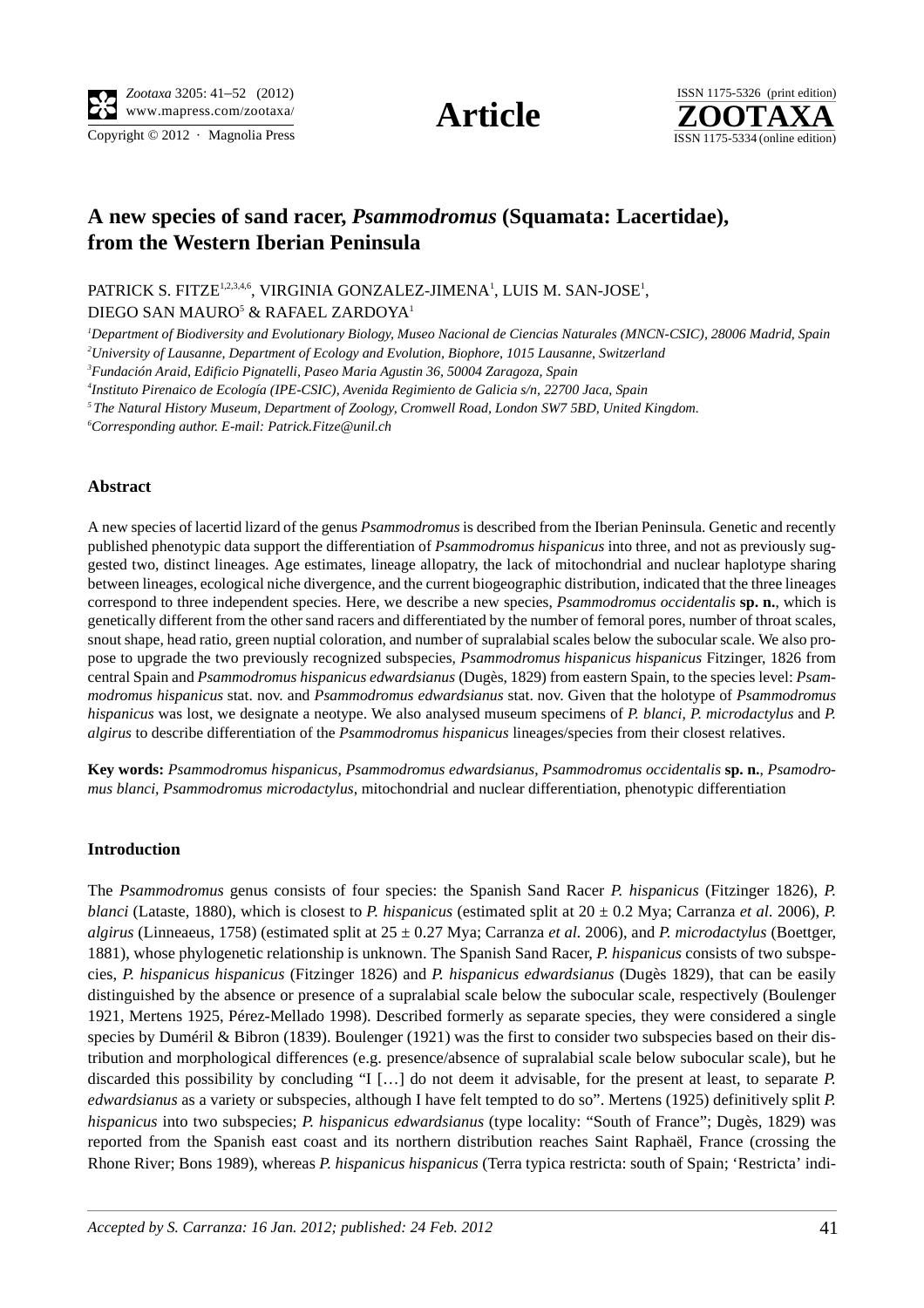cates here that Mertens & Müller (1928) attributed a more precise location than the originally described one) was cited from central Spain and Portugal (Boulenger 1921, Mertens 1925). Recent molecular work estimated their split at 9.6 ± 0.11 Mya (Carranza *et al.* 2006). Our recent genetic and phenotypic analyses showed that *P. hispanicus* consists of three different lineages (Fitze *et al*. 2011). Two lineages corresponded to *P. hispanicus hispanicus* and were named Central lineage and Western lineage, respectively, and the third lineage corresponded to *P. hispanicus edwardsianus*, referred to as *edwardsianus* lineage (Fitze *et al.* 2011). Molecular clock dating indicated that the Western lineage diverged 8.3 (2.9–14.7) Mya from the ancestor of the Central lineage and the *edwardsianus* lineage, whereas the other two lineages split 4.8 (1.5–8.7) Mya (Fitze *et al.* 2011). Analyses of phenotypic traits demonstrated that the three lineages could be optically distinguished. All individuals belonging to the *edwardsianus* lineage showed a supralabial scale below the subocular scale, whereas those belonging to the other two lineages showed no scale below the subocular scale. All three lineages differed in the number of femoral pores, number of throat scales, and in snout shape. The number of ocelli differed between the Central lineage and the other two lineages, but no differences in this trait were present between the *edwardsianus* and the Western lineages. Snout-tovent length (SVL), SVL ratio, body mass, number of ventral scales, and number of collar scales differed between the *edwardsianus* and the Central lineage and there were no differences in these traits between the Western lineage and the two other lineages. The *edwardsianus* lineage differed from the other two lineages in head ratio and the nuptial coloration, and no differences existed in these traits between the Central and Western lineage (Fitze *et al.* 2011).

Here, we discuss phenotypic and genetic differences between *P. hispanicus edwardsianus*, from the Iberian East coast, *P. hispanicus hispanicus* Central lineage from central Spain, and *P. hispanicus hispanicus* Western lineage from the Western Peninsula, to clarify the taxonomy of the *P. hispanicus* group. We provide additional molecular evidence and where necessary we formally designate a holotype, a neotype, and paratypes. We also compared the *P. hispanicus* group with the other members of the genus *Psammodromus*, namely *P. blanci*, *P. microdactylus,*  and *P. algirus*.

## **Material and methods**

**Specimens analysed***.* In April and May 2006 we captured 265 specimens in twenty-two different localities in Spain (Figure 1; Fitze *et al.* 2011, Additional File 3 Table S2), in the provinces of Albacete, Almería, Barcelona, Ciudad Real, Cuenca, Cáceres, Galicia, Girona, Granada, Huelva, León, Navarra, Madrid, Segovia, Valencia, and Zaragoza. In addition, a holotype and paratypes were collected at Colmenar del Arroyo (Madrid, 40° 27' 22.14''N, 4° 10' 28.36''W) and a neotype and additional individuals of *P. hispanicus hispanicus* were captured at Perales de Tajuña (Madrid, 40° 14' 52.24''N, 3° 22' 0.98''W).

To compare *P. hispanicus* with the closest relatives, we analysed museum specimens of *P. algirus* from Spain (Salamanca: MNCN 36760, 36757-36758; Cáceres: MNCN 36924-36925; Teruel: MNCN 36736), of *P. blanci* originating from Melilla (Spain MNCN 7883, 7884; Zulueta 1909), and of *P. microdactylus* originating from Morocco (Tanger: MNCN 7879-7881; Morocco: SMF-SMF 13534 - lectotype). The species of eighteen non-classified specimens from North Africa belonging to either *P. blanci* or *P. microdactylus* (MNCN 7889 to 7881) and located in the collections of the Natural History Museum in Madrid were independently determined by PSF and LMSJ using the key provided by Schleich *et al.* (1996). The collection locality of the specimens analysed is given as precise as possible. However in some cases (North Africa), the description includes a big geographic area, given that the exact capture location and country are unknown.

**Phenotypic measurements.** Eleven phenotypic measures were taken (Fitze *et al.* 2011, Table 7) based on standardized digital photographs (for details see Fitze *et al.* 2011, Fitze & Richner 2002). The used photographic setup made sure that all photographs received a standard light exposure and that the photographic scale was identical among photos. Permutational MANOVA were used to investigate differences between lineages and univariate ANOVAs were used to understand which traits differed.

**Molecular methods.** Genomic DNA was extracted from ethanol-preserved tissues using ChargeSwitch gDNA Micro Tissue Kit (Invitrogene). A subsample including 59 representative specimens of *P. hispanicus* and 16 specimens of *P. algirus* were sequenced for mitochondrial cytochrome *b* (co*b*) and *NADH dehydrogenase subunit* 4 (nad4) partial genes and two nuclear loci: the suppressor of SWI4 1 described in *Anolis carolinensis* and an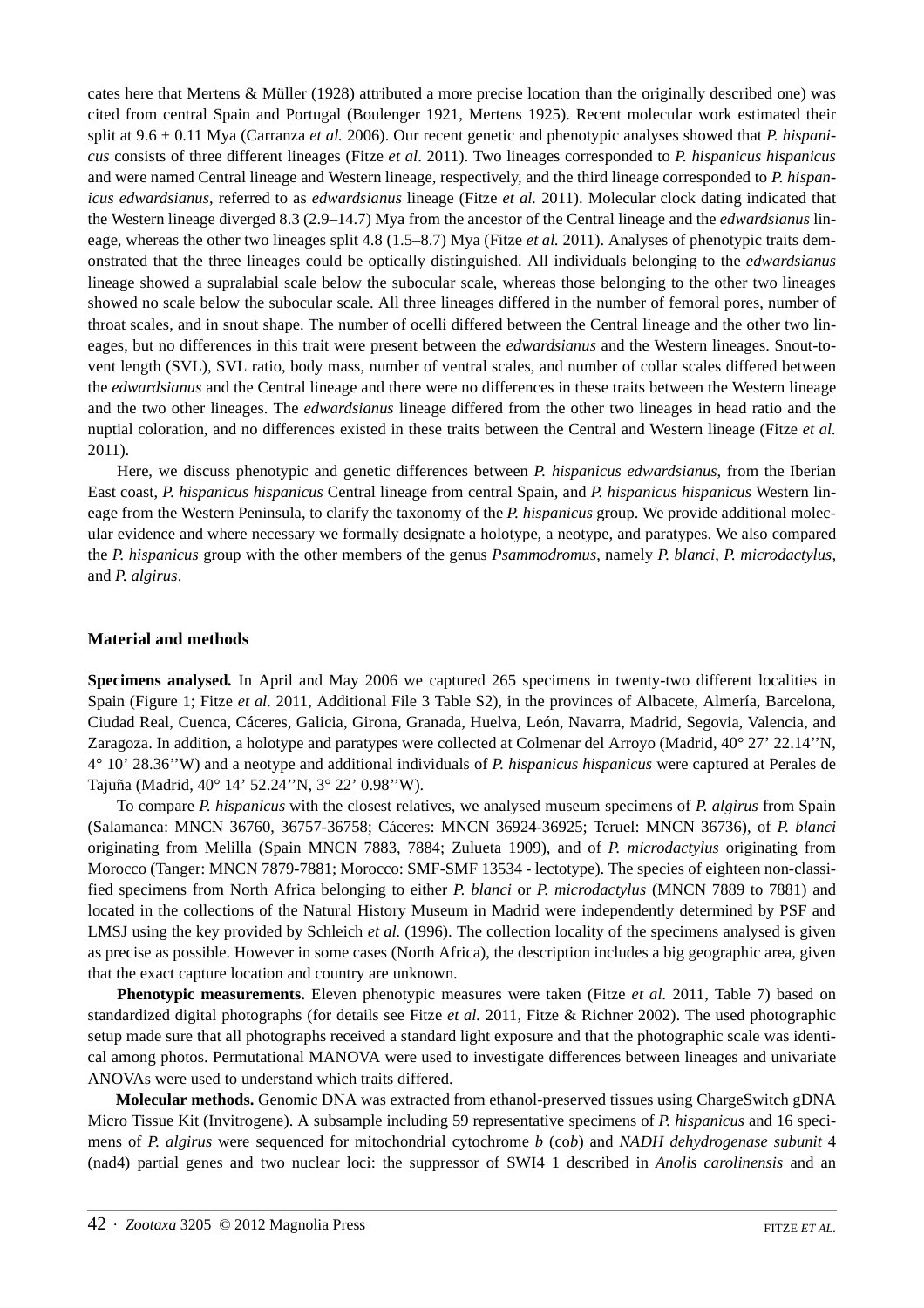unknown fragment named as clone 17 (see Fitze *et al.* 2011: additional file 4 Table S3 for specimen number and GenBank accession numbers).



**FIGURE 1.** Sampling localities. Populations of *Psammodromus occidentalis* **sp. n.** are coloured in green, populations of *Psammodromus hispanicus hispanicus* are coloured in red, and those of *Psammodromus hispanicus edwardsianus* are coloured in blue. More details about the sampled populations can be found in Fitze *et al.* 2011 (Additional File 3 - Table S2). Minimum convex polygons encompass the sampled populations of each group.

A 275–418 bp region of *cob* gene was amplified in all individuals using either forward primer L14841 (Kocher *et al.* 1989) or MNCN-Glu F (San Mauro *et al.* 2004) and reverse primer H15149 (Kocher *et al.* 1989). A fragment of 865 bp of the *nad4* gene was amplified using primers *nad4* and LEU (Arevalo *et al.* 1994) for most specimens. We designed two primers (forward: L11162, reverse: tRNA-His H11749, see Fitze *et al.* 2011 Table 6) in conserved regions of the *nad4* gene to amplify a shorter and fully overlapping region (504 bp) in the remaining individuals. Primers for the two nuclear regions (suppressor of SWI4 1 and clone17) were obtained by cloning (for further details see Fitze *et al.* 2011). Further detail about PCR conditions can be found in Fitze *et al.* 2011.

**Phylogenetic analyses.** We conducted two types of analyses that complement those of Fitze *et al.* 2011.

First, we compiled a data set, hereafter referred to as mitochondrial data set that included partial sequences of *cytb* and *nad4* of 54 *P. hispanicus* individuals.

Second, we compiled a nuclear data set consisting of partial sequences of the suppressor of SWI4 1 and of nuclear clone 17 of the same 54 individuals.

Sequences were aligned using Clustal X version 1.83 (Thompson *et al.* 1997) with default penalties for gap opening and gap extension. Alignments were verified by eye. For each molecular marker, independent alignments were prepared, and the best-fit models of nucleotide substitution were inferred using the Akaike information criterion (AIC (Aikaike 1973) as implemented in Modeltest version 3.7 (Posada & Crandall 1998). The substitution models selected were: HKY + Γ for *cytb*, TrN + I for *nad4*, HKY + Γ + I for suppressor of SWI4 1, and TrNef + Γ for nuclear clone 17. Both combined data sets were analyzed using maximum likelihood (ML; Felsenstein 1981), and Bayesian inference (BI; Huelsenbeck & Ronquist 2000). ML analyses were performed with RAxML version 7.2.6 (Stamatakis 2006) using the rapid hill-climbing algorithm (Stamatakis *et al.* 2007) and starting from 100 distinct randomized maximum-parsimony starting trees. For BI analyses, we used MrBayes version 3.1.2 (Huelsenbeck & Ronquist 2000; Ronquist & Huelsenbeck 2003). We run four simultaneous Markov chains for 20 million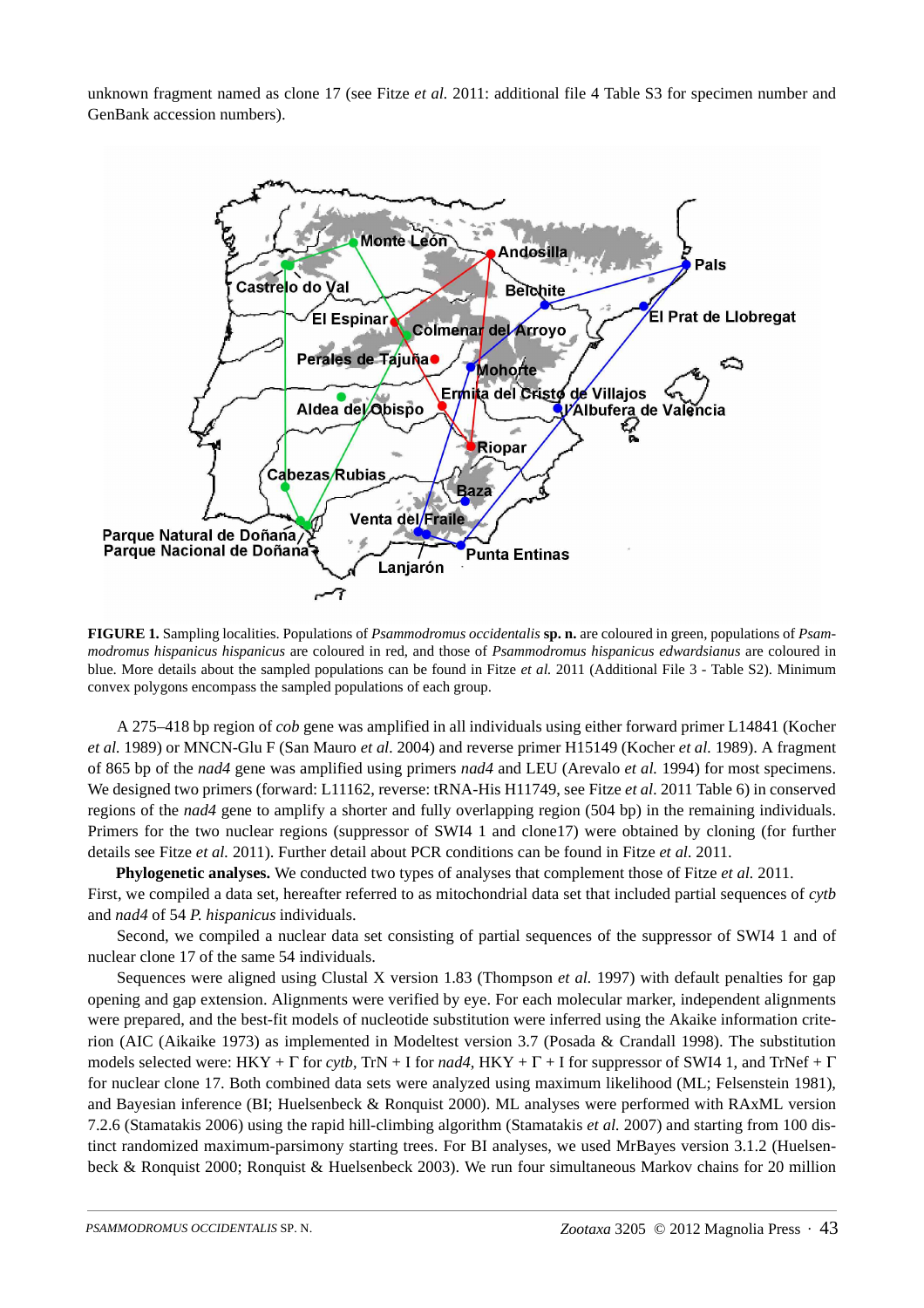generations, sampling every 2000 generations (10,000 trees), and discarding the first 10% of generations (1,000 trees) as burn-in to prevent sampling before reaching stationarity. Adequate convergence of the Bayesian Markov chain Monte Carlo runs was assessed by low standard deviation of split frequencies (as implemented in MrBayes) as well as using Tracer version 1.5 (http://tree.bio.ed.ac.uk/software/tracer/). Two independent BI runs were performed to increase the chance of adequate mixing of the Markov chains, and to give some chance of spotting failure to converge. For the BI analysis, independent best-fit models were used for each of the employed molecular markers. For ML analyses, the GTR +  $\Gamma$  model was used for all partitions due to software (RAxML) constraints, and model parameters were unlinked and estimated separately among partitions. Statistical support for internal branches in the ML analyses was evaluated by non-parametric bootstrapping (Felsenstein 1985) with 2,000 replicates and using posterior probabilities in the BI analyses.

## **Results**

## **Genetic analyses: Phylogenetic Relationships within** *Psammodromus hispanicus*

Phylogenetic analyses of the mt dataset were based on a 846 bp alignment with 279 variable positions, and 263 parsimony-informative sites. Phylogenetic analyses of the nuclear dataset were based on a 1168 bp alignment with 135 variable positions, and 88 parsimony-informative sites. The ML reconstructed trees are shown in Figure 2. The BI trees were identical in topology to the ML tree regarding basal nodes and differed only in the arrangement of terminal nodes, which did not received statistical support in either analysis.

Both analyses show that *P. hispanicus* split into two well-supported lineages one representing the Western lineage, and the other one formed by the Central and *edwardsianus* lineage (Figure 2). The date of the split was estimated at 8.3 (2.9–14.7) Mya (Fitze *et al.* 2011). The monophyly of both the Central and *edwardsianus* lineage was supported in both datasets (Figure 2), which supports previous findings (Fitze *et al.* 2011). The split between the Central and the *edwardsianus* lineage has been estimated at 4.8 (1.5–8.7) Mya (Fitze *et al.* 2011).

None of the *cytochrome b* (*cytb*), *nad 4*, suppressor of SWI4 1, or clone 17 haplotypes was shared between *P. hispanicus* lineages (Fitze *et al.* 2011, Figure 4) and minimum-spanning networks, spatial haplotype distributions (Fitze *et al.* 2011, Figure 4), and lineage specific minimum convex polygons (Figure 1) showed current allopatry. These analyses show that the *edwardsianus* lineage inhabits Eastern Spain and Southern France; the Central lineage inhabits central Spain, and the Western lineage Western Spain.

Previous analyses showed that *P. hispanicus* and *P. algirus* form two sister lineages (Fitze *et al.* 2011), which may have split approximately 17.25 (5.19–30.59) Mya (Fitze *et al.* 2011, Figure 3).

**Phenotypical analyses.** There were significant differences among *P. hispanicus* lineages in the number of femoral pores, supralabial scales below the subocular scale, throat scales, ventral scales, collar scales, and ocelli, (Fitze *et al.* 2011, Table 3). They further differed in SVL, SVL ratio, snout shape, anal scale width, head ratio, body mass, and green nuptial coloration (Fitze *et al.* 2011, Table 3).

Post – hoc analyses showed significant differences among the three lineages (Fitze *et al.* 2011, Table 3). Univariate analyses revealed that the Central and Western lineage differed in the number of femoral pores, throat scales, ocelli, and snout shape, but not in SVL ratio, anal scale width, body mass, number of ventral, collar, and supralabial scales below the subocular scale, and in head ratio, SVL, and green nuptial coloration.

The *edwardsianus* and Western lineage differed in the number of femoral pores, throat scales, snout shape, head ratio, the number of supralabial scales below the subocular scale, and green nuptial coloration, but not in the number of ocelli, ventral scales, and collar scales, and in anal scale width, body mass, SVL ratio, and SVL.

The Central and *edwardsianus* lineage differed in the number of femoral pores, throat scales, ocelli, ventral scales, and collar scales, and in SVL ratio, snout shape, body mass, head ratio, SVL, and green nuptial coloration, but not in anal scale width (Fitze *et al.* 2011).

The *edwardsianus* lineage had more femoral pores, more throat scales, more ocelli, a higher SVL ratio, less pointed snouts, lower body mass, less ventral scales, lower head ratio, smaller SVL, less collar scales, and less green nuptial coloration than the Central lineage. The Western lineage showed intermediate values, except for number of ocelli and snout shape where values were bigger than in the Central linage, and in snout shape and green nuptial coloration where values were bigger than in the *edwardsianus* lineage. The *edwardsianus* lineage can be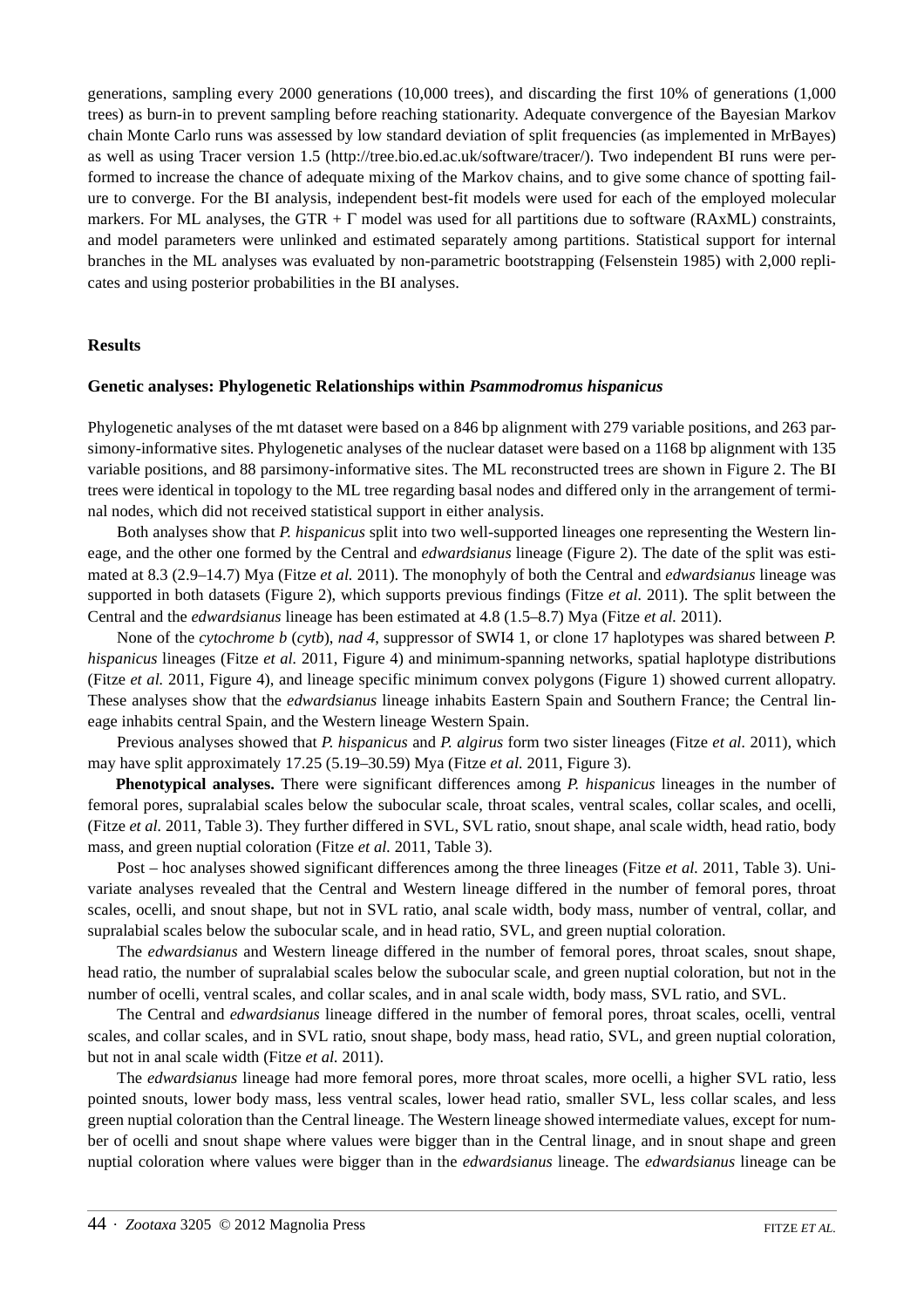easily distinguished from the two other lineages by the presence of a supralabial scale below the subocular scale, which is absent in the other lineages (Fitze *et al.* 2011).



**FIGURE 2.** Maximum likelihood phylogeny of *Psammodromus hispanicus* based on the nuclear (left phylogeny) and on the mt data set (right phylogeny). The number above each branch refers to the Bayesian posterior probability (shown as percentage) of the node. Bootstrap values for ML are shown below branches. The lineage name, and the specimen's reference number are given. The sample location and the population number are indicated in brackets.

Ten of the 18 non-classified specimens from North Africa were identified as *Psammodromus blanci* (MNCN 7890, 7891, 7893, 7895, 7897, 7898, 7901 - 7903, 7905, 7906) and two as *Psammodromus microdactylus* (MNCN 7895, 7899), while six specimens could not be unequivocally attributed using Schleich *et al.*'s (1996) criteria. None of the *Psammodromus microdactylus* had a gular fold and 100% *P. blanci* had a more or less distinct gular fold (Table 1). All *P. blanci* showed kind of a collar, i.e. collar scales that clearly differed from throat and ventral scales were absent in all cases, but all showed a clear size difference between the last throat row and the ventral scales. In most *P. microdactylus* specimens throat scales continuously increased in size towards the ventral scale and no clear size distinction existed between the last throat row and the first ventral scale row. Lateral stripes were absent in *P. microdactylus*, maybe due to the specimen's age, and could be seen in 58% of *P. blanci*. Only unequivocally attributed individuals were used in between species comparisons.

Specimens of *P. hispanicus* can be distinguished from *P. algirus* by the smaller body size, a shorter tail length that rarely exceeds 2 x SVL, absence of pterygoid teeth, presence of a gular fold and distinct collar scales, and presence of two central ventral rows of clearly narrower scales compared to scales of adjoining rows. The comparison of the *P. hispanicus* lineages with *P. blanci* and *P. microdactylus* from known localities showed that *P. microdactylus* can be distinguished from the other species by the absence of a gular fold (Table 1). In 40 % of *P. microdactylus*  kind of a collar could be detected, while a collar was present in 100% of the other species (Table 1). All *P. hispanicus* lineages show rectangular and non-overlapping ventral scales and two lateral stripes. *Psammodromus blanci*  showed one or two lateral stripes in 58.3% of the individuals and *P. microdactylus* showed no lateral stripes. In both species the ventral scales are pointed or rounded and imbricated. While in the *P. hispanicus* lineages the central ventral rows were smaller than the adjoining rows, those of *P. blanci* and *P. microdactylus* were only slightly smaller or in some cases even bigger than the adjoining ventral scales. The first supraocular scale was small with respect to the second supraocular scale in all members of *P. hispanicus* and it was very tiny and by eye almost nonvisible in most individuals of *P. blanci* and *P. microdactylus*. Our analyses of *P. blanci* and *P. microdactylus* showed, that the only character that allows distinguishing between the two species (at least in old museum specimens) is the presence/absence of the diffuse gular fold. Six specimens showed intermediate characters and did not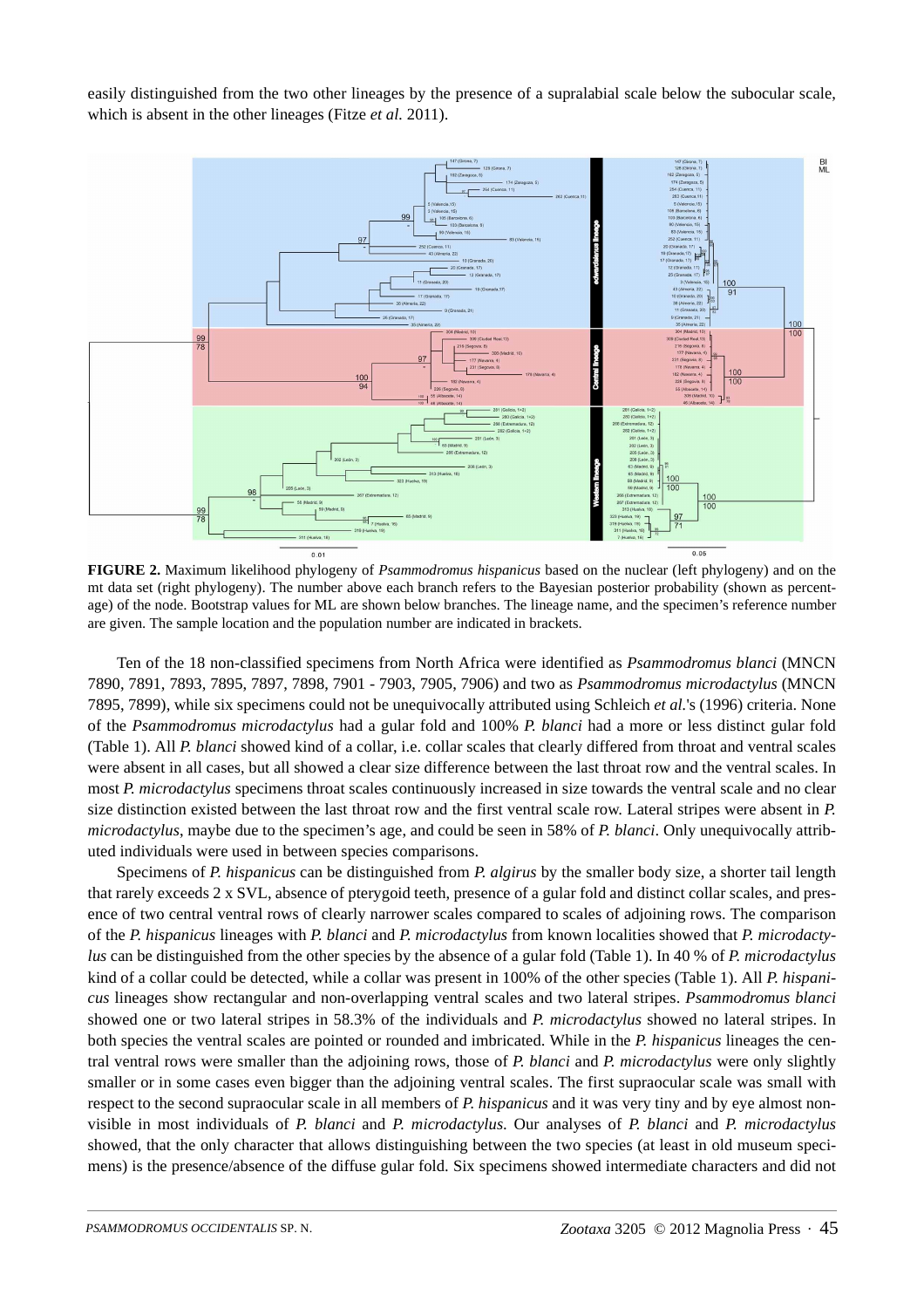allow for species distinction. These results clearly show, that a robust taxonomic description of North African species is lacking and that further research is needed.

**TABLE 1.** Comparison of the *P. hispanicus* lineages with the closest relatives, namely *P. blanci* and *P. microdactylus*. Shown are differences between lineages and species measured on alive and museum specimens in the presence/absence of gular fold, collar, and lateral stripes and differences in ventral scale and ocular scale size.

| species/lineage                                 |                  | N               |      | gular fold present                             | collar present           | lateral stripes                           |
|-------------------------------------------------|------------------|-----------------|------|------------------------------------------------|--------------------------|-------------------------------------------|
| P. hispanicus hispanicus Western lineage        |                  | 29              | 100% |                                                | 100%                     | 100%                                      |
| <i>P. hispanicus hispanicus</i> Central lineage |                  | 20              | 100% |                                                | 100%                     | 100%                                      |
| <i>P. hispanicus edwardsianus lineage</i>       |                  | 51              | 100% |                                                | 100%                     | 100%                                      |
| P. blanci                                       |                  | 12              | 100% |                                                | 100%                     | 58.3%                                     |
| P. microdactylus                                |                  | 5               | 0%   |                                                | 40%                      | 0%                                        |
| continued.                                      |                  |                 |      |                                                |                          |                                           |
| species/lineage                                 | ventral scales   |                 |      | range of proportion of<br>central ventral rows |                          | 1st supraocular scale                     |
| Western lineage                                 | rectangular      | not overlapping |      |                                                | 70–50% of adjoining row  | small in 100%                             |
| Central lineage                                 | rectangular      | not overlapping |      |                                                | 70–50% of adjoining row  | small in 100%                             |
| <i>edwardsianus</i> lineage                     | rectangular      | not overlapping |      |                                                | 70–50% of adjoining row  | small in 100%                             |
| P. blanci                                       | pointed or round | imbricated      |      |                                                | 110-75% of adjoining row | very small in 64.3%,<br>small in $35,7%$  |
| P. microdactylus                                | pointed or round | imbricated      |      |                                                | 138–85% of adjoining row | very small in 71.4%,<br>small in $28.6\%$ |

## **Designation of Neotype for** *Psammodromus hispanicus*

In 1826, Fitzinger mentioned for the first time a specimen attributed to *Psammodromus hispanicus*. In his book he wrote 'Eine schöne neue Art aus Spanien, *Psammodromus hispanicus* Mihi, gab Veranlassung zur Gründung einer neuen Gattung…' or translated to English 'a nice new species from Spain, *Psammodromus hispanicus* Mihi, was the reason for a new genus' (Fitzinger 1826, page 22). Given that *P. hispanicus* was listed as being part of the Reptile collection of the Imperial-Royal Zoology Museum in Vienna (k. k. zoologisches Museum zu Wien; see page 52), it is not clear whether Fitzinger or somebody else collected the specimen. In Fitzinger's Classification, no collection date nor a type locality were described. We contacted Dr. H. Grillitsch, head of the herpetology collection at the Natural History Museum in Vienna (NHMW), who confirmed that there exist two specimens of *P. hispanicus* at the NHMW and that the collection of the k. k. zoologisches Museum zu Wien is nowadays part of the NHMW. According to Grillitsch, none of the two specimens can be attributed to the specimen described by Fitzinger, for the following reasons. First, no collection date and no collector name are indicated on the specimen labels. Second, the writing is not Fitzinger's hand writing. Third, on the label it is written '*Psammodromus Edwardsii* D&B = *P. hispan.* Spanien??'. Given that Dugès used the name *L. edwarsiana* (Lézard d'Edwards) for the first time in 1829 (the specimen was later reclassified as belonging to *Psammodromus*), it is likely that the two specimens at the NHMW were collected or named after 1829, given that they were already named on the label as *P. edwardsii*. Due to these facts and according to Grillitsch, the type specimen of *P. hispanicus* must have been lost or is untraceable. According to ICZN's (2000) Article 75.3.4, the conditions for delimitating a neotype are thus fulfilled.

**Neotype:** The original description states that *P. hispanicus* is a nice new species from Spain (see above). To be consistent with this description we designate a specimen as neotype of *P. hispanicus* that belongs to the lineage, which only exists in Spain (Fitze *et al.* 2011).

The neotype (Figure 3) is deposited at the Museo Nacional de Ciencias Naturales (MNCN-CSIC), Madrid, Spain (MNCN/ ADN 41745, field number PF\_09\_670). It is conserved in pure alcohol and frozen at -80°C.

It is an adult male from Perales de Tajuña (Madrid), captured on 15 October 2010 by Patrick S. Fitze and Luis M. San-Jose.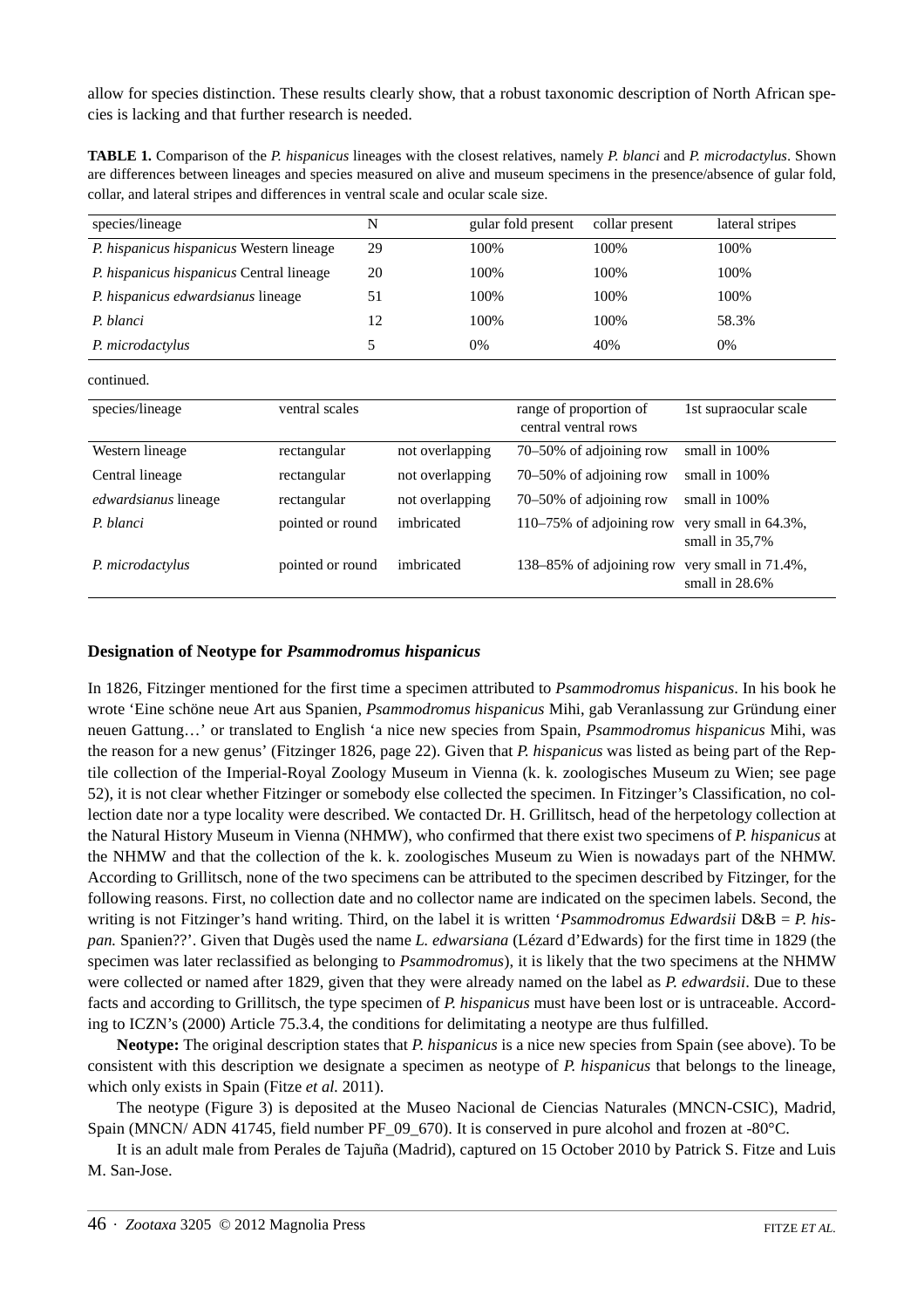

**FIGURE 3.** Photographs of the neotype of *Psammodromus hispanicus* voucher number MNCN/ ADN 41745; a) dorsal view, b) ventral view, c) lateral view (right side).

**Description of the neotype:** Adult male: SVL 49 mm, total length 124 mm, belly colour white, body mass 1.941 g, 10 femoral pores on both hind limbs, head length 11.06 mm, snout length 4.27 mm, snout width 3.71 mm, anal scale width 3.35 mm, 25 ventral scale rows, no supralabial scale below the subocular scale, 18 throat scales, four collar scales, three ocelli on each flank, nuptial coloration score 0.

**Other specimens collected at the neotype location:** MNCN/ ADN 41746 (field number PF09\_669), firstyear male; MNCN/ ADN 41747 (field number PF09\_671), adult male; MNCN/ ADN 41748 (field number PF09\_672), adult female; MNCN/ ADN 41749 (field number PF09\_673), adult female; MNCN/ ADN 41750 (field number PF09\_674), first-year male; All specimens were captured in the neotype locality (Perales de Tajuña, Madrid) on 15 October 2010 by Patrick S. Fitze and Luis M. San-Jose. They are conserved in pure alcohol and frozen at -80°C. The characteristics of the collected individuals are summarized in Table 2.

## *Psammodromus occidentalis* **new species**

Holotype: MNCN/ ADN 34516 (field number PF\_08\_2001, GenBank accession number FJ587677), adult male from Colmenar del Arroyo (Madrid, Spain, 40° 27' 22.14''N, 4° 10' 28.36''W) captured on 24 October 2008 by Patrick S. Fitze and Virginia Gonzalez-Jimena. It is conserved in pure alcohol and frozen at -80°C.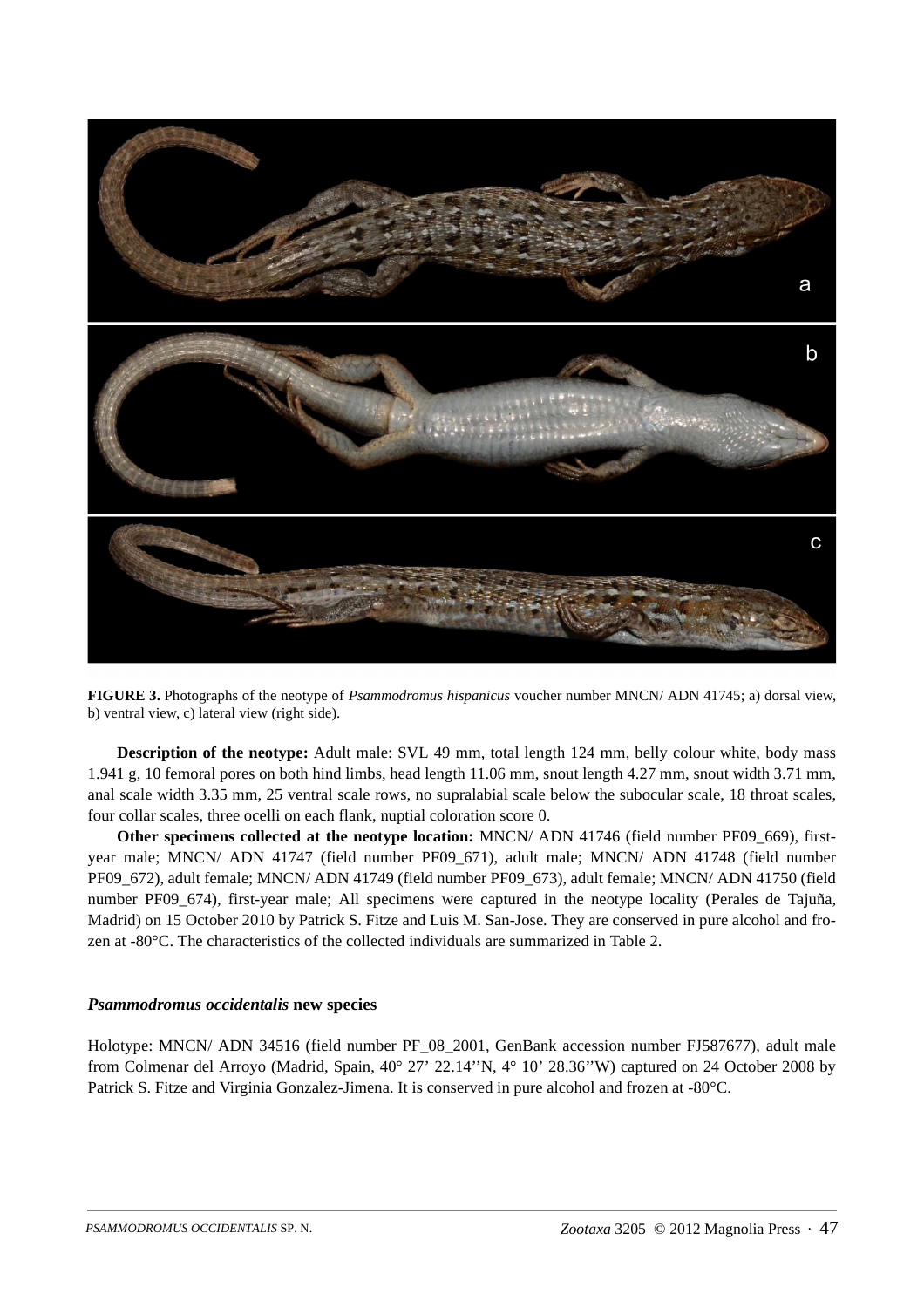| Voucher number                                | <b>MNCN/ADN</b> |                                        |                                        |                                        |                  |  |  |  |
|-----------------------------------------------|-----------------|----------------------------------------|----------------------------------------|----------------------------------------|------------------|--|--|--|
|                                               | 41746           | 41747                                  | 41748                                  | 41749                                  | 41750            |  |  |  |
| age                                           | $1st$ year      | adult                                  | adult                                  | adult                                  | $1st$ year       |  |  |  |
| sex                                           | male            | male                                   | female                                 | female                                 | male             |  |  |  |
| SVL (mm)                                      | 45              | 48                                     | 50                                     | 47                                     | 40               |  |  |  |
| total length (mm)                             | 113             | 96                                     | 91                                     | 109                                    | 103              |  |  |  |
| tail characteristics                          | intact          | re-grown, cut at 57<br>mm <sup>1</sup> | re-grown, cut at 56<br>mm <sup>1</sup> | re-grown, cut at 71<br>mm <sup>1</sup> | intact           |  |  |  |
| belly coloration                              | white           | white                                  | yellowish                              | yellowish                              | yellowish        |  |  |  |
| body mass (g)                                 | 1.48            | 1.87                                   | 1.99                                   | 1.48                                   | 1.05             |  |  |  |
| # femoral pores (left/right)                  | 10/10           | 10/10                                  | 10/10                                  | 10/11                                  | 10/11            |  |  |  |
| head length (mm)                              | 10.4            | 11.4                                   | 10.3                                   | 9.9                                    | 9.7              |  |  |  |
| snout length (mm)                             | 3.8             | 4.1                                    | 3.9                                    | 3.8                                    | 3.5              |  |  |  |
| snout width (mm)                              | 3.4             | 3.6                                    | 3.6                                    | 3.4                                    | 3.2              |  |  |  |
| anal scale width (mm)                         | 3.0             | 3.6                                    | 3.3                                    | 2.5                                    | 2.4              |  |  |  |
| # ventral scale rows                          | 24              | 24                                     | 28                                     | 29                                     | 24               |  |  |  |
| # supralabial scales below<br>subocular scale | $\mathbf{0}$    | $\overline{0}$                         | $\theta$                               | $\mathbf{0}$                           | $\mathbf{0}$     |  |  |  |
| # number throat scales                        | 17              | 17                                     | 19                                     | 21                                     | 17               |  |  |  |
| # collar scales                               | $\Omega^2$      | 6                                      | 5                                      | 3                                      | 5                |  |  |  |
| # ocelli (left/right)                         | 2/2             | 2/2                                    | 1/1                                    | 2/2                                    | 2/2              |  |  |  |
| nuptial coloration score                      | 0               |                                        | $\overline{0}$                         | $\overline{0}$                         | $\boldsymbol{0}$ |  |  |  |

**TABLE 2.** Variation of specimens of the *Psammodromus hispanicus hispanicus* Central lineage collected on 15 October 2010 at the Neotype locality.

<sup>1</sup> measured from snout tip; <sup>2</sup> not differentiated.

**Description of the holotype.** Adult male (Figure 4) with detached original tail: SVL 43 mm, total length 63 mm, belly colour white, body mass 1.497 g, 12 femoral pores on both hind limbs, head length 10.7 mm, head width 5.5 mm, snout length 3.5 mm, snout width 4.1 mm, anal scale width 2.9 mm, 24 ventral scales, no supralabial scale below the subocular scale, 18 throat scales, one collar scale, two ocelli on each flank, nuptial coloration score 0.

Paratypes: MNCN/ ADN 34515 (field number PF\_08\_2000, GenBank accession number FJ587676), first-year female. BMNH 2008.271 (field number PF\_08\_2002; DNA sample MNCN/ ADN 34517; GenBank accession number FJ587678), adult male. BMNH 2008.272 (field number PF\_08\_2003; DNA sample MNCN/ADN 34518, GenBank accesion number: FJ587679), first year male. All specimens were captured in the type locality (Colmenar del Arroyo, Madrid 40° 27' 22.14"N, 4° 10' 28.36"W) by Patrick S. Fitze and Virginia Gonzalez-Jimena on October 24th, 2008. They are conserved in pure alcohol and frozen at -80°C. The characteristics of the collected individuals are summarized in Table 3.

**Diagnosis.** *Psammodromus occidentalis* **sp. n.** (former name: *P. hispanicus hispanicus* Western lineage; Fitze *et al.* 2011) shows 20–29 ventral scale rows, no supralabial scale below the subocular scale, 15–26 throat scales, 0– 3 collar scales, 9–15 femoral pores, a snout shape of 0.96–2.51, 0–5 ocelli, and a nuptial coloration score of 0–4. It can be distinguished from the *edwardsianus* lineage by the absence of a supralabial scale below the subocular scale, lower femoral pore numbers, more extended nuptial coloration, and slightly bigger snout shape values, and from the Central lineage (*P. hispanicus*) by bigger snout shape values, corresponding to a less pointed snout, higher number of femoral pores, and higher number of ocelli. Molecular differentiation based on mitochondrial and the nuclear datasets shows that *P. occidentalis* **sp. n.** is more distant from the *edwardsianus* and Central lineage than the later two from each other. *Psammodromus occidentalis* **sp. n.** can be easily distinguished from *P. algirus* by the smaller body size, a shorter tail length that rarely exceeds  $2 \times$  SVL (in adult individuals with intact tail: mean = 1.5 x ± 0.02; range = 0.7 – 2.4; *P. algirus* > 2 x SVL, Böhme 1981), absence of pterygoid teeth (Arnold 1989), presence of a gular fold and distinct collar scales, absence of imbricated and pointed ventral scales, and presence of two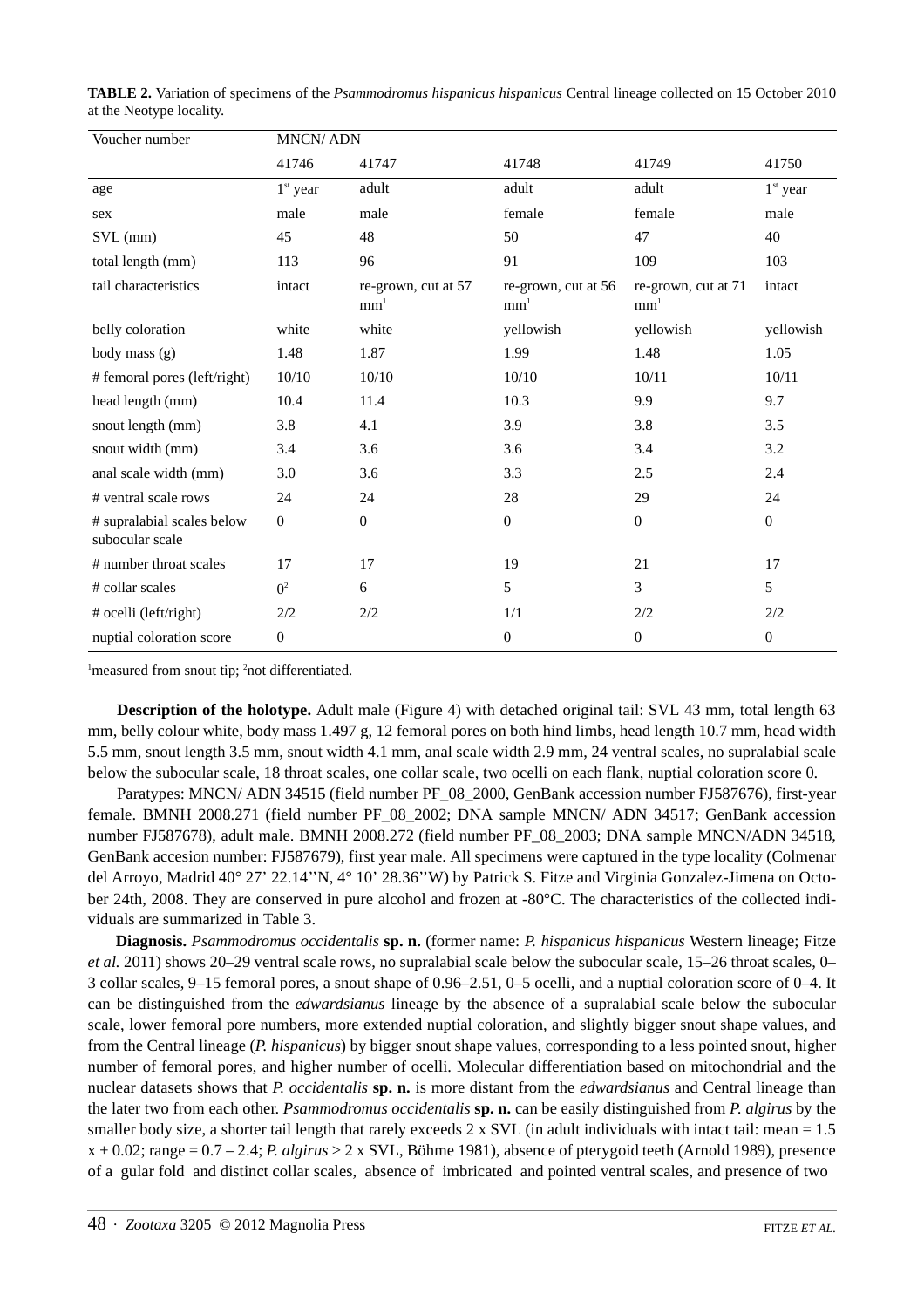

**FIGURE 4.** Photographs of the holotype *Psammodromus occidentalis* **sp. n.** voucher number MNCN/ADN 34516; a) dorsal view, b) ventral view, c) lateral view (left side).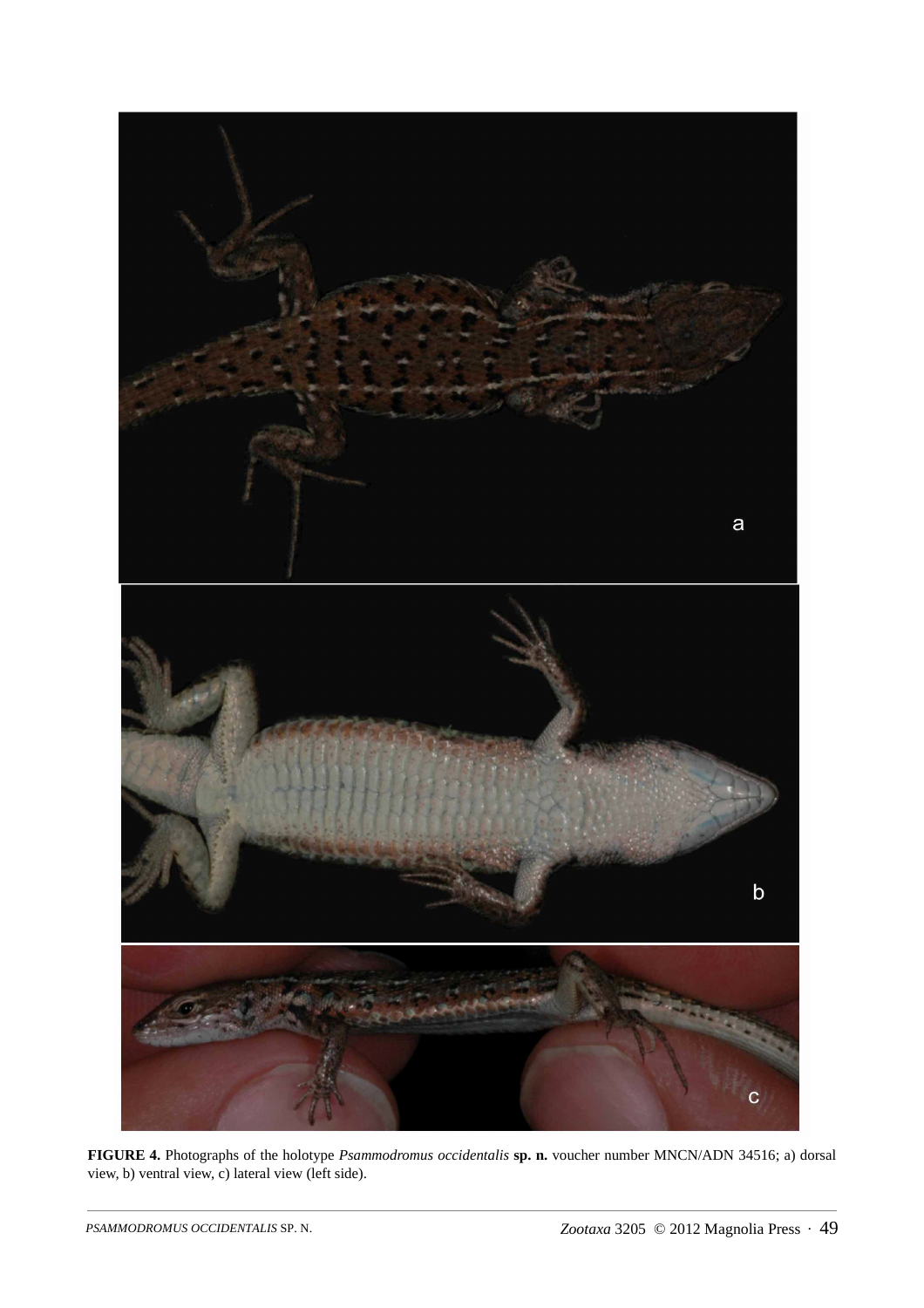| Voucher number                             | <b>MNCN/ ADN 34515</b>       | <b>BMNH 2008.271</b> | BMNH 2008.272    |
|--------------------------------------------|------------------------------|----------------------|------------------|
| age                                        | $1st$ year                   | adult                | $1st$ year       |
| sex                                        | female                       | male                 | male             |
| $SVL$ (mm)                                 | 39                           | 44                   | 37               |
| total length (mm)                          | 69                           | 126                  | 105              |
| tail characteristics                       | tail cut previous to capture | intact               | intact           |
| belly coloration                           | white                        | white                | yellowish        |
| body mass (g)                              | 0.98                         | 1.55                 | 1.00             |
| # femoral pores (left/right)               | 10/10                        | 11/11                | 11/11            |
| head length (mm)                           | 9.3                          | 11.2                 | 9.2              |
| head width (mm)                            | 4.7                          | 5.9                  | 4.8              |
| snout length (mm)                          | 3.0                          | 3.5                  | 3.6              |
| snout width (mm)                           | 3.3                          | 3.9                  | 2.9              |
| anal scale width (mm)                      | 2.4                          | 3.4                  | 2.2              |
| # ventral scale rows                       | 26                           | $22\,$               | 24               |
| # supralabial scales below subocular scale | $\boldsymbol{0}$             | $\boldsymbol{0}$     | $\mathbf{0}$     |
| # number throat scales                     | 19                           | 20                   | 20               |
| # collar scales                            | 1                            | 1                    | 1                |
| # ocelli (left/right)                      | 2/2                          | 2/2                  | 2/3              |
| nuptial coloration score                   | 0                            | 0                    | $\boldsymbol{0}$ |

**TABLE 3.** Variation of *Psammodromus occidentalis* **sp. n.** paratypes collected on 24 October 2008 at the holotype locality.

central ventral rows of clearly narrower scales compared to scales of adjoining rows. *Psammodromus occidentalis* **sp. n.** differs from *P. blanci* by a clearly present gular fold, absence of imbricate or rounded ventral scales, two narrower central ventral rows (compared to the adjoining ventral rows), by rarely existing solid lateral lines, and by a brown grayish dorsal ground color (Schleich *et al.* 1996). It differs from *P. microdactylus* by the presence of a gular fold, distinct collar scales, a brown grayish dorsal ground color, two dashed lateral lines, absence of pointed or rounded central ventral rows, presence of two narrower central ventral rows, and absence of greenish or dark olive dorsal ground color (Schleich *et al.* 1996).

**Etymology.** The species epithet refers to the geographical distribution of this lizard. All described populations are located on the Western Iberian Peninsula.

**Distribution.** *P. occidentalis* **sp. n.** was captured on the Western Iberian Peninsula (Figure 1). The *edwardsianus* and Central lineages were found on the East coast and in the centre of the Iberian Peninsula, as previously described (Boulenger 1921; Fitze *et al.* 2011).

## **Discussion**

Two subspecies of the Spanish Sand Racer, *P. hispanicus edwardsianus* and *P. hispanicus hispanicus* have been described and are accepted so far. They can be distinguish based on the presence or absence of a supralabial scale below the subocular scale, respectively (Boulenger 1921). Our analyses, which were based on a relatively large number of specimens, strongly supported this taxonomic hypothesis since the alternative states of the described trait perfectly distinguished between all analyzed *P. hispanicus hispanicus* and *P. hispanicus edwardsianus* individuals*.* Moreover, our analyses also revealed other important differences including that *P. hispanicus hispanicus* Central lineage is significantly bigger than *P. hispanicus edwardsianus*, and that *P. hispanicus edwardsianus* has more femoral pores and ocelli, less collar scales, and less extended nuptial coloration. In addition, haplotype distributions based on mitochondrial co*b* and *nad4* fragments and nuclear suppressor of SWI4 1 and clone 17 showed current allopatry (100%) of the two subspecies. Their split was estimated at 4.8 (1.5–8.7) Mya. All populations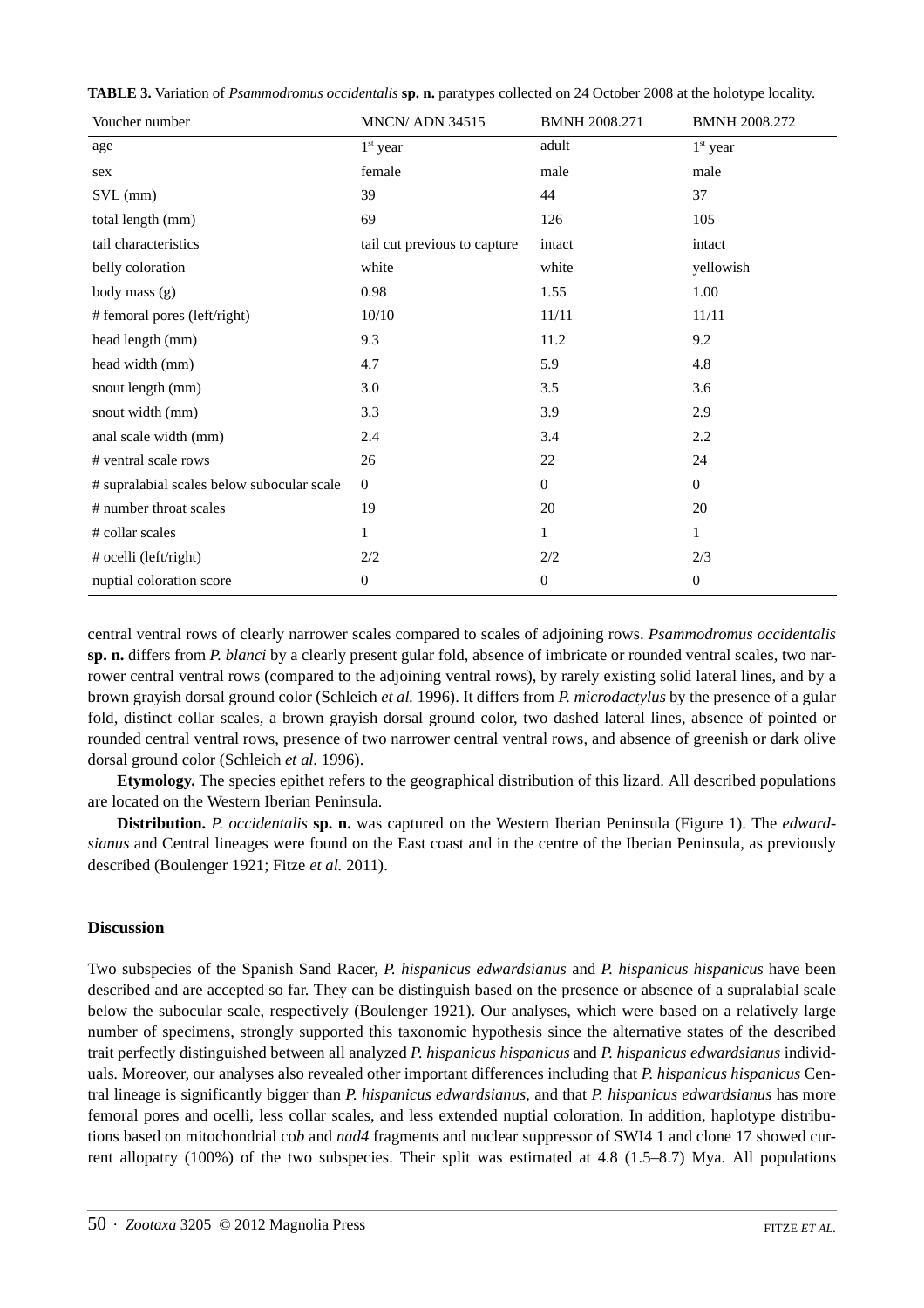consisted of specimens belonging to one genetic lineage only (Fitze *et al.* 2011). The strong phenotypic and genetic differences together with the age of the estimated split and allopatry allow proposing that the two subspecies should be upgraded to the species level: *Psammodromus hispanicus* and *Psammodromus edwardsianus* stat. nov. These results confirm those of Carranza *et al.* (2006) who also suggested that the two subspecies might be two independent lineages that split around 9.6 Mya years ago.

Our results also indicated that there exists a third lineage (*P. hispanicus hispanicus* Western lineage). Phenotypic analyses showed that this lineage differs from (1) the other two species in the number of femoral pores, the number of throat scales, and snout shape, (2) from *P. edwardsianus* in the extent of the green nuptial coloration, head ratio, and the absence of a supralabial scale below the subocular scale, and from (3) *P. hispanicus* in the number of ocelli (see Fitze *et al.* 2011 Table 3). Some traits are similar to those of *P. edwardsianus* (number of ocelli, anal scale width, number of ventral and collar scales), whereas others are similar to those of *P. hispanicus* (nuptial coloration, SVL, head ration, number of ventral, collar and supralabial scales below subocular scale), potentially explaining why this lineage has been overlooked until now. The molecular data (both mt and nuclear data), the estimated age of divergence (8.3 (2.9–14.7) Mya), allopatry of mt and nuclear haplotypes, and the phenotypic differences, indicate that this third lineage must correspond to a yet undescribed species, which we hereafter name as *Psammodromus occidentalis* **sp. n.** Previous work as well indicated that the three species inhabit different ecological niches with *P. hispanicus* showing the highest niche divergence (with respect to the other two species) and living in habitats characterized by lowest minimum winter temperatures and precipitation seasonality, and intermediate vegetation cover (Fitze *et al.* 2011). *P. occidentalis* **sp. n.** and *P. edwardsianus* showed smaller niche divergence. *P. occidentalis* **sp. n.** lived in habitats with the highest vegetation cover, winter precipitation, precipitation seasonality and winter minimum temperatures, while *P. edwardsianus* lived in habitats with low vegetation cover and precipitation, and generally higher temperatures (Fitze *et al.* 2011). The patterns of niche divergence are in line with the molecular and phenotypic data and the molecular dating and provides additional evidence that *P. hispanicus* consists of three different species: *P. hispanicus*, *P. edwardsianus*, and *P. occidentalis* **sp. n.**

#### **Acknowledgements**

We thank the Associate Editor (Salvador Carranza) and two anonymous reviewers for comments on a previous version of the manuscript, and Benet Pera Gresely, José María Delgado, Guillem Pérez i de Lanuza, and Tomás Ponce for field assistance. Fernando Palacios, Mario García-París, Gustavo A. Llorente, Jesús Mellado, Juan Manuel Pleguezuelos, and Alfredo Salvador for indicating locations where they observed specimens of *P. hispanicus,* Elena G. González and T. Suarez for helping with molecular analyses, and José E. González for access to the herpetology collections of the MNCN. The capture and handling of lizards was conducted under the licenses provided by Junta de Andalucía, Gobierno de Aragón, Junta de Castilla y León, Junta de Comunidades de Castilla - La Mancha, Generalitat de Catalunya, Junta de Extremadura, Xunta de Galicia, Comunidad de Madrid, Gobierno de Navarra, Generalitat Valenciana, Parque Natural de l'Albufera (Valencia), Parque Natural del Delta del Ebro (Cataluña), and Parque Nacional de Doñana (Huelva). V.G.J. was supported by a PhD grant from the Spanish Ministry of Education and Science (FPU AP2006–01678), L.M.S.J was supported by a PhD grant (I3P 060501) from the Consejo Superior de Investigaciones Científicas (CSIC) co – financed by the European Social Fund, and P.S.F. by a grant from the Spanish Ministry of Education and Science (Programa Ramón y Cajal, RYC–2003–006136). The project costs were financed by a grant from the Comunidad de Madrid (200530M090 to PSF and RZ).

#### **References**

- Akaike, H. (1973) Information theory as an extension of the maximum likelihood principle. *In*: Petrov B. N. & Csaki, F. (Eds.). *Second international symposium of information theory*. Akademiai Kiado, Budapest, Hungary.
- Arevalo, E., Davis, S. K. & Sites, J. W. (1994) Mitochondrial-DNA Sequence Divergence and Phylogenetic-Relationships among 8 Chromosome Races of the *Sceloporus-Grammicus* Complex (Phrynosomatidae) in Central Mexico. *Systematic Biology*, 43, 387–418.
- Arnold, E. N. (1989) Towards a phylogeny and biogeography of the Lacertidae: relationships within an Old-World family of lizards derived from morphology. *Bulletin of the British Museum of Natural History,* 55, 209–257.